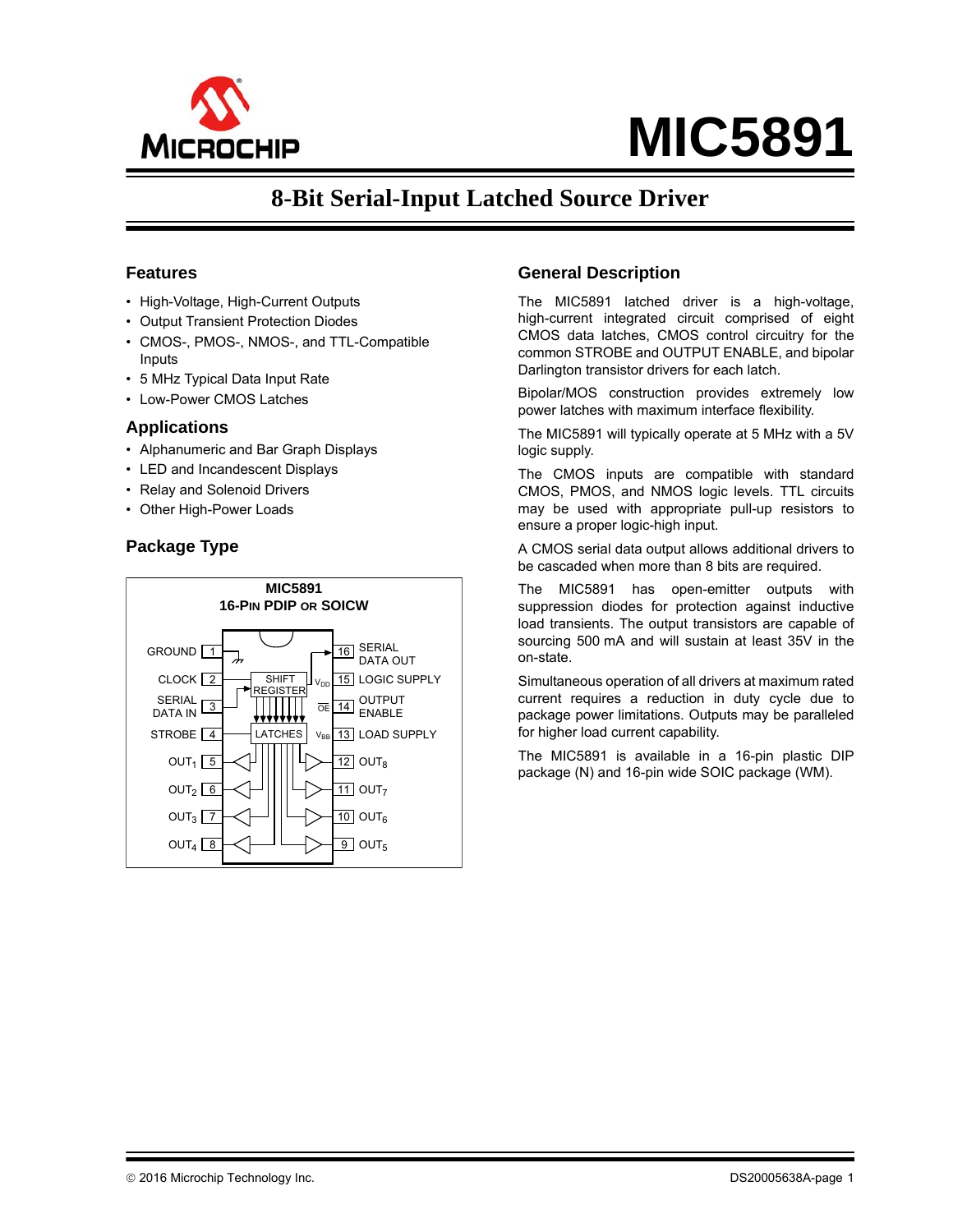# **Functional Diagram**

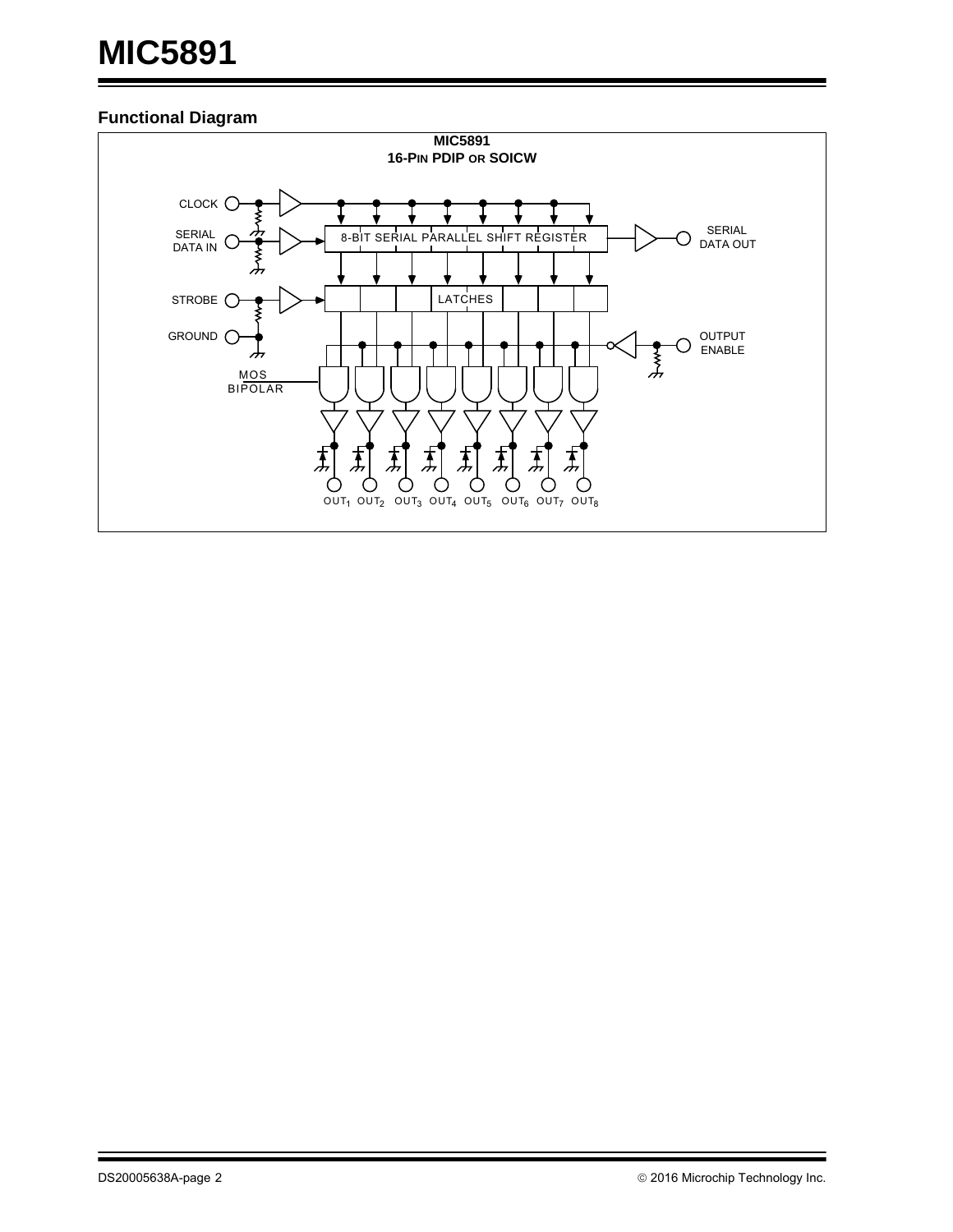# **1.0 ELECTRICAL CHARACTERISTICS**

# **Absolute Maximum Ratings † ([Note 1](#page-2-0), [Note 2](#page-2-1), [Note 3\)](#page-2-2)**

**† Notice:** Stresses above those listed under "Absolute Maximum Ratings" may cause permanent damage to the device. This is a stress rating only and functional operation of the device at those or any other conditions above those indicated in the operational sections of this specification is not intended. Exposure to maximum rating conditions for extended periods may affect device reliability.

#### <span id="page-2-2"></span><span id="page-2-1"></span><span id="page-2-0"></span>**Note 1:**  $T_A = +25^{\circ}C$ .

- **2:** Derate at the rate of 20 mW/°C above  $T_A$  = +25°C.
- **3:** Microchip CMOS devices have input-static protection, but are susceptible to damage when exposed to extremely high static electrical charges.

| Number of Outputs ON at | Maximum Allowable Duty Cycles at a TA of: |                 |                 |  |  |  |
|-------------------------|-------------------------------------------|-----------------|-----------------|--|--|--|
| $I_{OUT} = -200$ mA     | $+50^{\circ}$ C                           | $+60^{\circ}$ C | $+70^{\circ}$ C |  |  |  |
| 8                       | 53%                                       | 47%             | 41%             |  |  |  |
|                         | 60%                                       | 54%             | 48%             |  |  |  |
| 6                       | 70%                                       | 64%             | 56%             |  |  |  |
| 5                       | 83%                                       | 75%             | 67%             |  |  |  |
| 4                       | 100%                                      | 94%             | 84%             |  |  |  |
| 3                       | 100%                                      | 100%            | 100%            |  |  |  |
| $\overline{2}$          | 100%                                      | 100%            | 100%            |  |  |  |
|                         | 100%                                      | 100%            | 100%            |  |  |  |

#### **TABLE 1-1: ALLOWABLE DUTY CYCLES**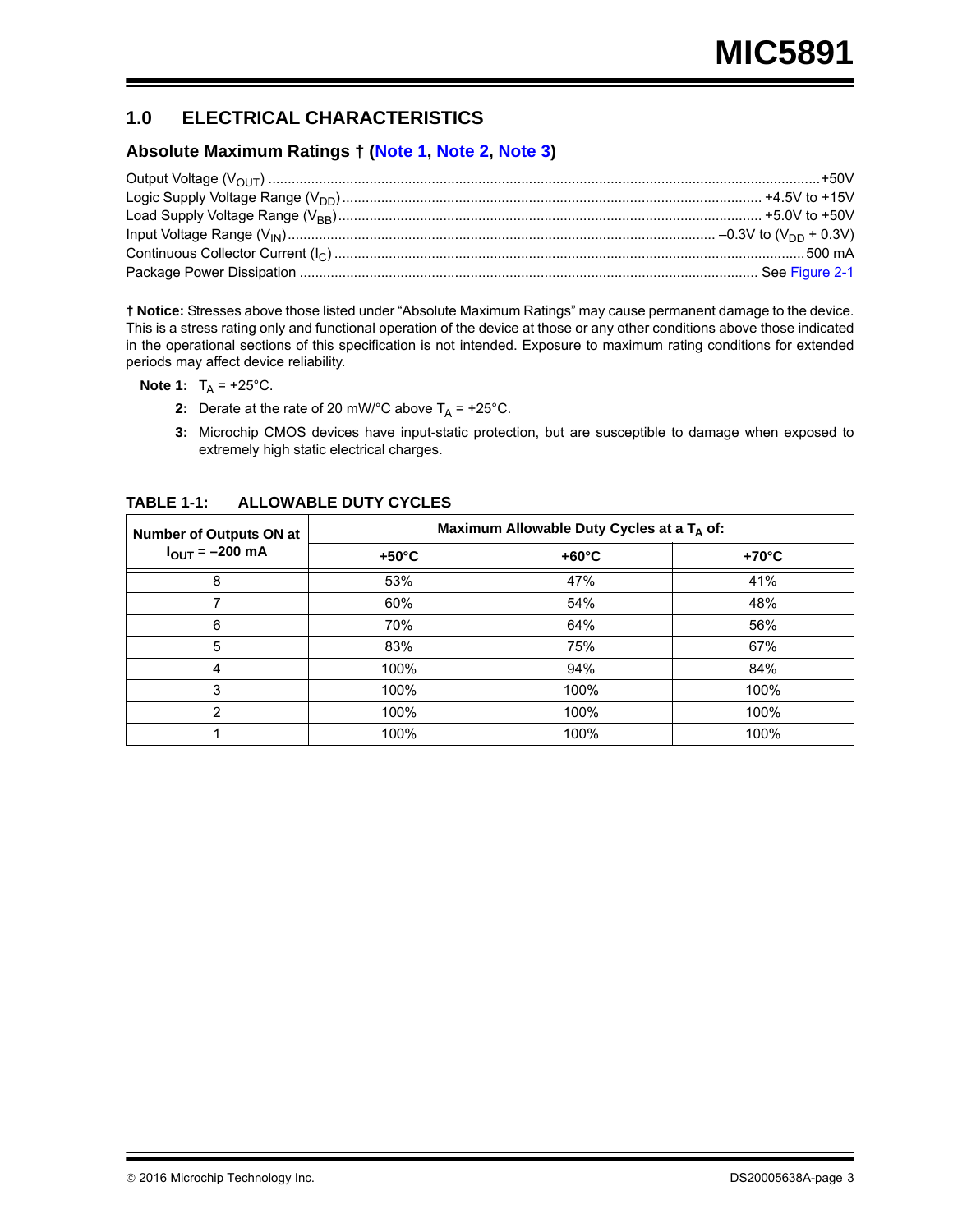### <span id="page-3-2"></span><span id="page-3-1"></span>**TABLE 1-2: ELECTRICAL CHARACTERISTICS**

| <b>Electrical Characteristics:</b> $V_{BB}$ = 50V, $V_{DD}$ = 5V to 12V; $T_A$ = 25°C, unless noted. (Note 1). |                            |                          |                          |               |              |                                                                |  |  |
|----------------------------------------------------------------------------------------------------------------|----------------------------|--------------------------|--------------------------|---------------|--------------|----------------------------------------------------------------|--|--|
| <b>Parameters</b>                                                                                              | Sym.                       | Min.                     | Typ.                     | Max.          | <b>Units</b> | <b>Conditions</b>                                              |  |  |
|                                                                                                                |                            |                          |                          | $-50$         | μA           | $T_A$ = +25°C                                                  |  |  |
| Output Leakage Current                                                                                         | $I_{CEX}$                  | $\overline{\phantom{0}}$ | —                        | $-100$        | μA           | $T_A$ = +85°C                                                  |  |  |
|                                                                                                                |                            |                          |                          | 2.3           | $\sf V$      | $I_{OUT} = -100$ mA, $T_A = +85^{\circ}$ C                     |  |  |
| <b>Output Saturation Voltage</b>                                                                               | $V_{CE(SAT)}$              |                          |                          | 2.4           | V            | $I_{OUT}$ = -225 mA, T <sub>A</sub> = +85°C                    |  |  |
|                                                                                                                |                            |                          | $\overline{\phantom{0}}$ | 2.5           | V            | $I_{OUT} = -350$ mA, $T_A = +85^{\circ}$ C                     |  |  |
| Output Sustaining Voltage                                                                                      | $V_{CE(SUS)}$              | 35                       |                          |               | $\vee$       | $I_{OUT} = -350$ mA, L = 2 mH                                  |  |  |
|                                                                                                                |                            | 3.5                      |                          | $V_{DD}$ +0.3 | V            | $V_{DD} = 5.0 V$                                               |  |  |
| Input Voltage                                                                                                  | $V_{IN(1)}$<br>$V_{IN(0)}$ | 10.5                     | $\overline{\phantom{0}}$ | $V_{DD}$ +0.3 | $\vee$       | $V_{DD}$ = 12V                                                 |  |  |
|                                                                                                                |                            | $V_{SS}$ -0.3            | $\equiv$                 | 0.8           | $\vee$       | $V_{DD} = 5.0V$ to 12V                                         |  |  |
| Input Current                                                                                                  |                            |                          |                          | 120           | μA           | $V_{DD} = V_{IN} = 5.0V$                                       |  |  |
|                                                                                                                | $I_{IN(1)}$                |                          | —                        | 240           | μA           | $V_{DD} = 12V$                                                 |  |  |
| Input Impedance                                                                                                |                            | 100                      |                          |               | kΩ           | $V_{DD} = 5.0V$                                                |  |  |
|                                                                                                                | $Z_{IN}$                   | 50                       |                          |               | $k\Omega$    | $V_{DD}$ = 12V                                                 |  |  |
| Maximum Clock Frequency                                                                                        | $\mathsf{f}_\mathsf{c}$    | 3.3                      | $\overline{\phantom{0}}$ |               | MHz          |                                                                |  |  |
| Serial Data Output Resistance                                                                                  |                            |                          |                          | 20            | $k\Omega$    | $V_{DD} = 5.0V$                                                |  |  |
|                                                                                                                | $R_{OUT}$                  |                          |                          | 6.0           | $k\Omega$    | $V_{DD}$ = 12V                                                 |  |  |
| Turn-On Delay                                                                                                  | t <sub>PLH</sub>           |                          |                          | 2.0           | μs           | Output Enable to Output,<br>$I_{\text{OUT}} = -350 \text{ mA}$ |  |  |
| <b>Turn-Off Delay</b>                                                                                          | t <sub>PHL</sub>           |                          |                          | 10            | μs           | Output Enable to Output,<br>$I_{\text{OUT}} = -350 \text{ mA}$ |  |  |
|                                                                                                                | $I_{BB}$                   |                          |                          | 10            | mA           | All outputs on, all outputs open                               |  |  |
|                                                                                                                |                            |                          |                          | 200           | μA           | All outputs off                                                |  |  |
|                                                                                                                |                            |                          |                          | 100           | μA           | $V_{DD}$ = 5V, all outputs off,<br>$inputs = 0V$               |  |  |
| <b>Supply Current</b>                                                                                          | <b>I</b> <sub>DD</sub>     |                          |                          | 200           | μA           | $V_{DD}$ = 12V, all outputs off,<br>$inputs = 0V$              |  |  |
|                                                                                                                |                            |                          |                          | 1.0           | mA           | $V_{DD}$ = 5V, one output on,<br>$inputs = 0V$                 |  |  |
|                                                                                                                |                            |                          |                          | 3.0           | mA           | $V_{DD}$ = 12V, one output on,<br>$inputs = 0V$                |  |  |
|                                                                                                                |                            |                          |                          | 50            | μA           | $T_A$ = +25°C; Max. $V_{BB}$                                   |  |  |
| Diode Leakage Current                                                                                          | Iн                         |                          |                          | 100           | μA           | $T_A$ = +85°C; Max. $V_{BB}$                                   |  |  |
| Diode Forward Voltage                                                                                          | $V_F$                      |                          |                          | 2.0           | $\mathsf V$  | $I_F$ = 350 mA; $V_{BB}$ open                                  |  |  |

<span id="page-3-0"></span>**Note 1:** Specification for packaged product only.

**2:** Positive (negative) current is defined as going into (coming out of) the specified device pin.

**3:** Operation of these devices with standard TTL may require the use of appropriate pull-up resistors.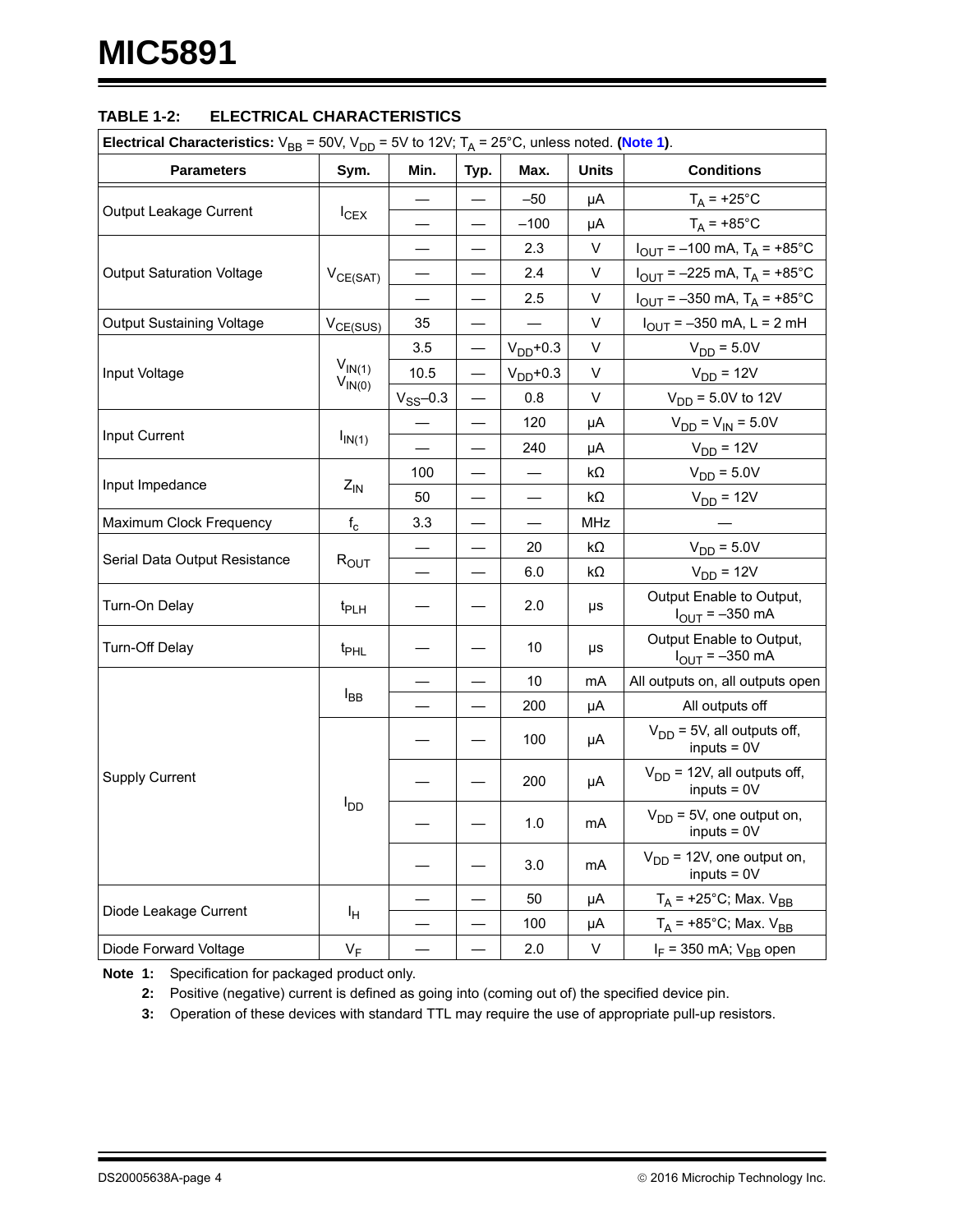### <span id="page-4-1"></span>**TEMPERATURE SPECIFICATIONS**

| <b>Parameters</b>           | Svm.   | Min.  | Typ. | Max.   | <b>Units</b> | <b>Conditions</b> |  |
|-----------------------------|--------|-------|------|--------|--------------|-------------------|--|
| <b>Temperature Ranges</b>   |        |       |      |        |              |                   |  |
| Operating Temperature Range | А      | $-40$ |      | $+85$  | $\sim$       | Note 1            |  |
| Storage Temperature Range   | $\sim$ | $-65$ |      | $+150$ | $\sim$       |                   |  |

<span id="page-4-0"></span>**Note 1:** The maximum allowable power dissipation is a function of ambient temperature, the maximum allowable junction temperature and the thermal resistance from junction to air (i.e.,  $T_A$ ,  $T_J$ ,  $\theta_{JA}$ ). Exceeding the maximum allowable power dissipation will cause the device operating junction temperature to exceed the maximum +125°C rating. Sustained junction temperatures above +125°C can impact the device reliability.

# **Typical Circuits**



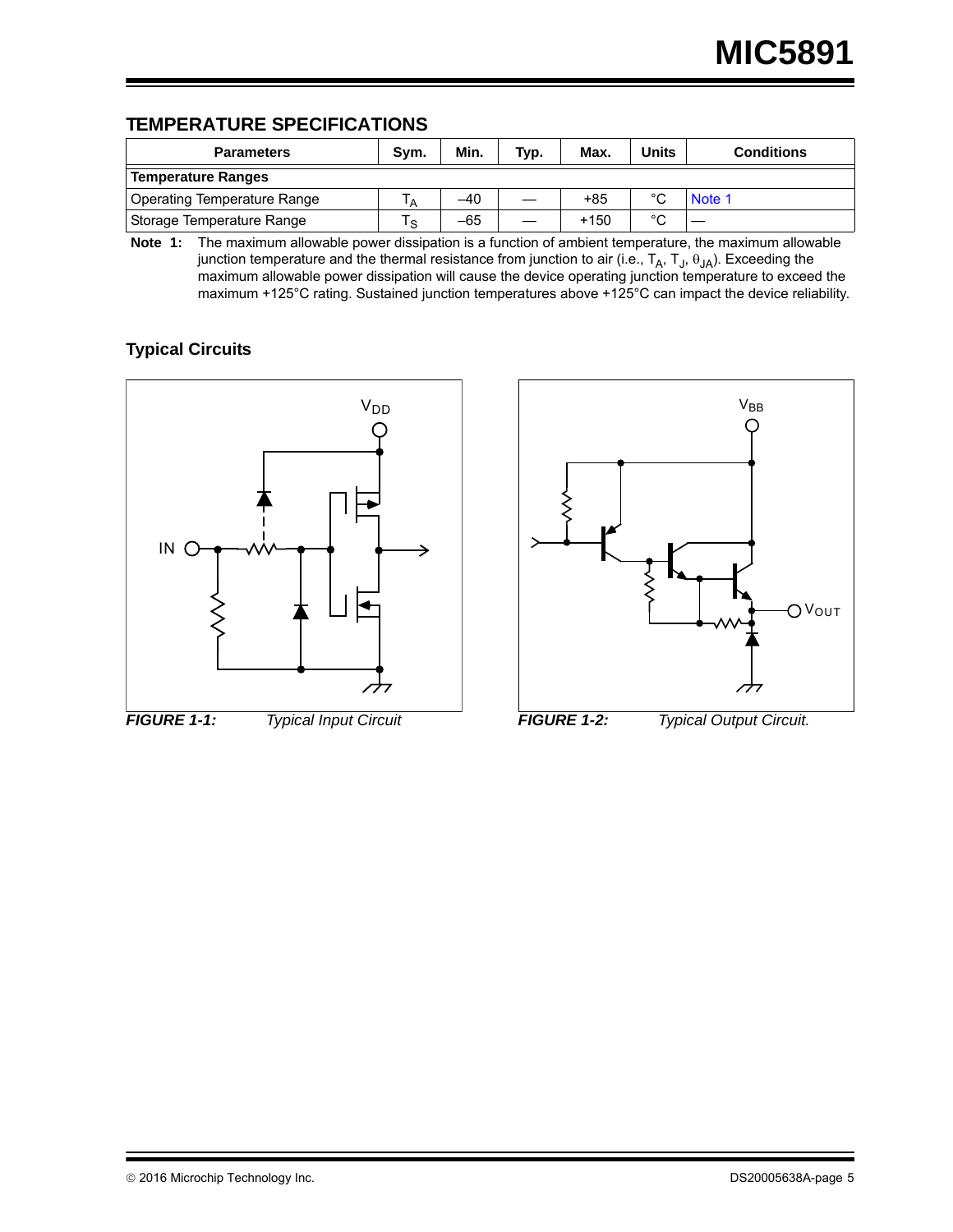# **2.0 TYPICAL PERFORMANCE CURVES**

**Note:** The graphs and tables provided following this note are a statistical summary based on a limited number of samples and are provided for informational purposes only. The performance characteristics listed herein are not tested or guaranteed. In some graphs or tables, the data presented may be outside the specified operating range (e.g., outside specified power supply range) and therefore outside the warranted range.



<span id="page-5-0"></span>*FIGURE 2-1: Allowable Package Power Dissipation vs. Temperature.*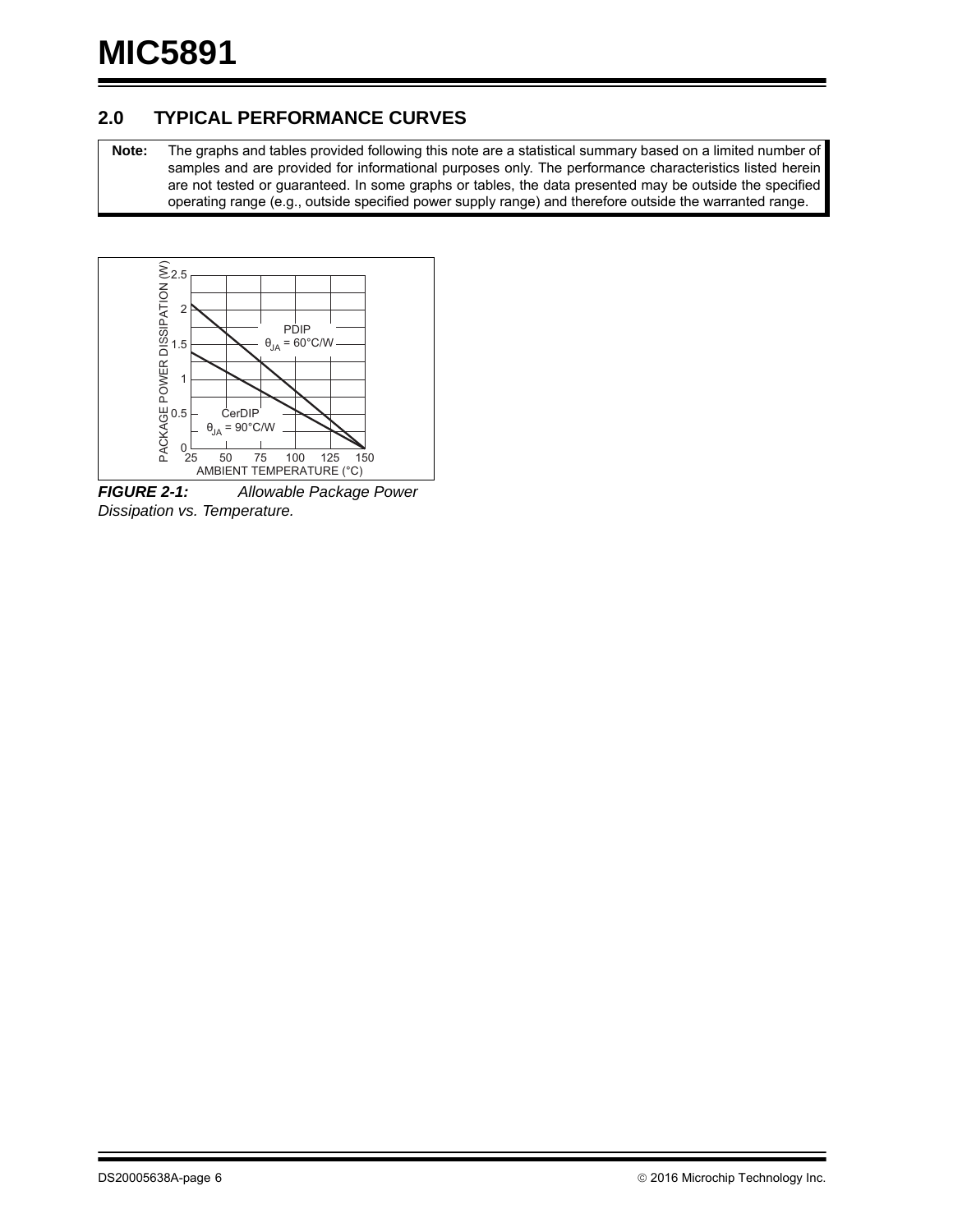# **3.0 TIMING CONDITIONS**

The descriptions of the timing conditions are listed below [Figure 3-1.](#page-6-0)



<span id="page-6-0"></span>*FIGURE 3-1: Timing Conditions.*

#### **TABLE 3-1: TIMING CONDITIONS PARAMETERS**

| $V_{DD}$ = 5.0V, Logic levels are $V_{DD}$ and ground. |                                                                |                                       |  |  |  |  |  |
|--------------------------------------------------------|----------------------------------------------------------------|---------------------------------------|--|--|--|--|--|
| Reference                                              | <b>Parameter</b>                                               | Value                                 |  |  |  |  |  |
| A                                                      | Minimum data active time before clock pulse (data set-up time) | 75 ns                                 |  |  |  |  |  |
| B                                                      | Minimum data active time after clock pulse (data hold time)    | 75 ns                                 |  |  |  |  |  |
| C                                                      | Minimum data pulse width                                       | $150$ ns                              |  |  |  |  |  |
| D                                                      | Minimum clock pulse width                                      | $150$ ns                              |  |  |  |  |  |
| E.                                                     | Minimum time between clock activation and strobe               | 300 ns                                |  |  |  |  |  |
| F                                                      | Minimum strobe pulse width                                     | $100$ ns                              |  |  |  |  |  |
| G                                                      | Typical time between strobe activation and output transition   | $1.0 \,\mathrm{\mu s}$                |  |  |  |  |  |
| н                                                      | Turn-off delay                                                 | <b>See Electrical Characteristics</b> |  |  |  |  |  |
|                                                        | Turn-on delay                                                  | <b>See Electrical Characteristics</b> |  |  |  |  |  |

#### **TABLE 3-2: TRUTH TABLE**

| <b>Serial</b><br><b>Data</b> | Clock<br>Input | <b>Shift Register</b><br><b>Contents</b>                                       | <b>Serial</b><br>Data | <b>Strobe</b><br><b>Input</b> |                                                                |                                        |                            | <b>Latch Contents</b> | Output<br>Enable | <b>Output Content</b> |
|------------------------------|----------------|--------------------------------------------------------------------------------|-----------------------|-------------------------------|----------------------------------------------------------------|----------------------------------------|----------------------------|-----------------------|------------------|-----------------------|
| <b>Input</b>                 |                | $I_1$ $I_2$ $I_3$ $I_{N-1}$ $I_N$                                              | Output                |                               | $I_1$ $I_2$ $I_3$ $I_{N-1}$ $I_N$                              |                                        | $I_1 I_2 I_3  I_{N-1} I_N$ |                       |                  |                       |
| H                            |                | $H R_1 R_2  R_{N-2} R_{N-1}$                                                   | $R_{N-1}$             |                               |                                                                |                                        |                            |                       |                  |                       |
| L                            |                | $LR_1 R_2  R_{N-2} R_{N-1}$                                                    | $R_{N-1}$             |                               |                                                                |                                        |                            |                       |                  |                       |
| X                            |                | $R_1 R_2 R_3  R_{N-1} R_N$                                                     | $R_N$                 |                               |                                                                |                                        |                            |                       |                  |                       |
|                              |                | $XXX$ $XX$                                                                     | X                     | L                             | $R_1 R_2 R_3  R_{N-1} R_N$                                     |                                        |                            |                       |                  |                       |
|                              |                | $P_1 P_2 P_3  P_{N-1} P_N$                                                     | $P_N$                 | H                             | $P_1 P_2 P_3  P_{N-1} P_N$                                     |                                        | $P_1 P_2 P_3  P_{N-1} P_N$ |                       |                  |                       |
|                              |                | $\mathbf{R}$ . The second contribution of the second contribution $\mathbf{R}$ |                       |                               | $XXX$ $XX$<br>$R_{\rm{max}}$ . $R_{\rm{max}}$ . $R_{\rm{max}}$ | H<br><b>DECK 1999</b><br>$\sim$ $\sim$ | LLLLL                      |                       |                  |                       |

 $L =$  Low Logic Level, H = High Logic Level, X = Irrelevant, P = Present State, R = Previous State.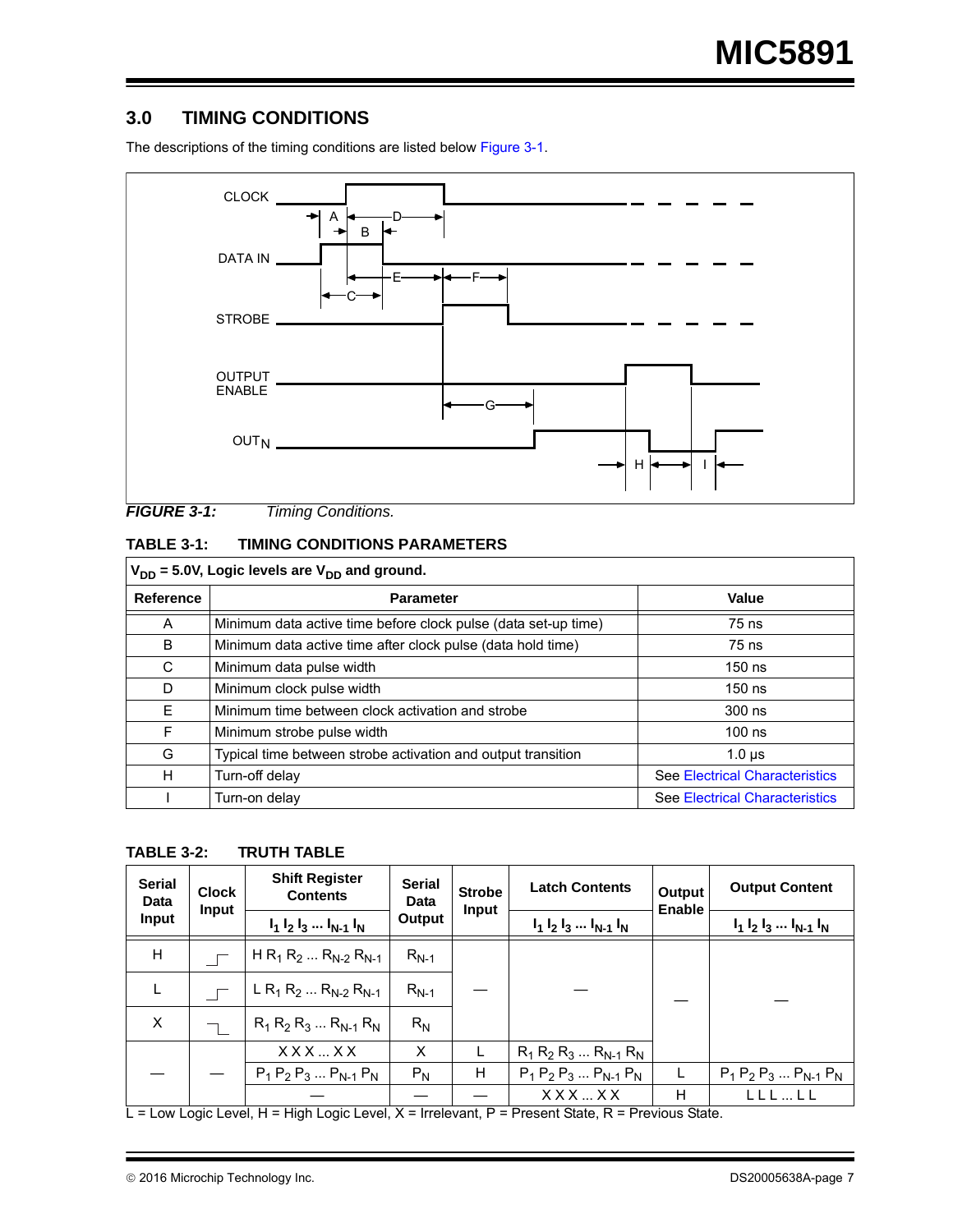# **4.0 APPLICATION INFORMATION**

Serial data present at the input is transferred into the shift register on the rising edge of the CLOCK input pulse. Additional CLOCK pulses shift data information towards the SERIAL DATA OUTPUT. The serial data must appear at the input prior to the rising edge of the CLOCK input waveform.

The 8 bits present in the shift register are transferred to the respective latches when the STROBE is high (serial-to-parallel conversion). The latches will continue to accept new data as long as the STROBE is held high. Most applications where the latching feature is not used (STROBE tied high) require the OUTPUT ENABLE input to be high during serial data entry.

Outputs are active (controlled by the latch state) when the OUTPUT ENABLE is low. All outputs are low (disabled) when the OUTPUT ENABLE is high. OUTPUT ENABLE does not affect the data in the shift register or latch.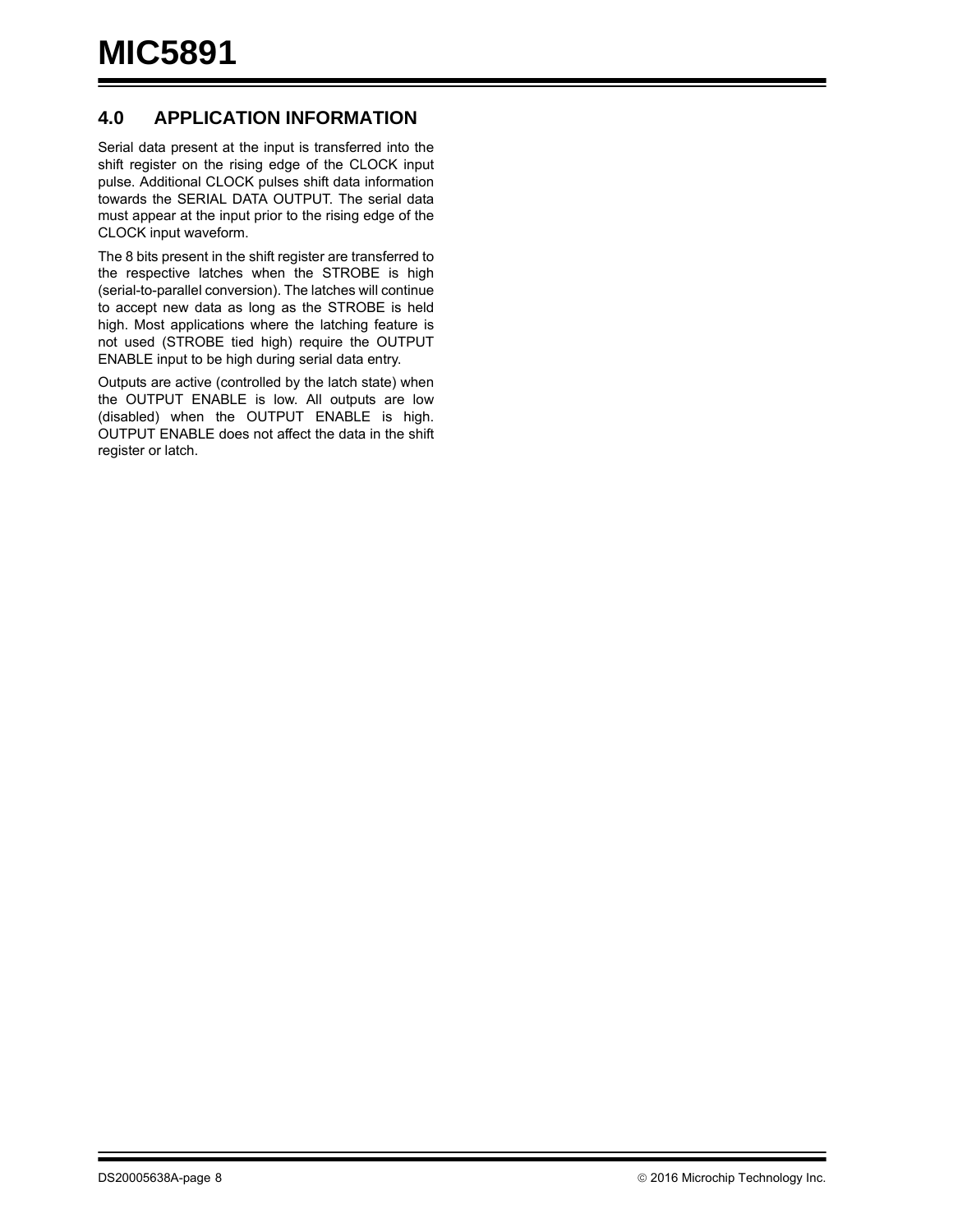# **5.0 PACKAGING INFORMATION**

## **5.1 Package Marking Information**



| Legend: | XX…X<br>Y<br>YY.<br><b>WW</b><br><b>NNN</b><br>(e3)<br>mark). | Product code or customer-specific information<br>Year code (last digit of calendar year)<br>Year code (last 2 digits of calendar year)<br>Week code (week of January 1 is week '01')<br>Alphanumeric traceability code<br>Pb-free JEDEC <sup>®</sup> designator for Matte Tin (Sn)<br>This package is Pb-free. The Pb-free JEDEC designator ((e3))<br>can be found on the outer packaging for this package.<br>$\bullet$ , $\blacktriangle$ , $\blacktriangledown$ Pin one index is identified by a dot, delta up, or delta down (triangle |
|---------|---------------------------------------------------------------|--------------------------------------------------------------------------------------------------------------------------------------------------------------------------------------------------------------------------------------------------------------------------------------------------------------------------------------------------------------------------------------------------------------------------------------------------------------------------------------------------------------------------------------------|
| Note:   | the corporate logo.                                           | In the event the full Microchip part number cannot be marked on one line, it will<br>be carried over to the next line, thus limiting the number of available<br>characters for customer-specific information. Package may or may not include<br>Underbar () and/or Overbar (-) symbol may not be to scale.                                                                                                                                                                                                                                 |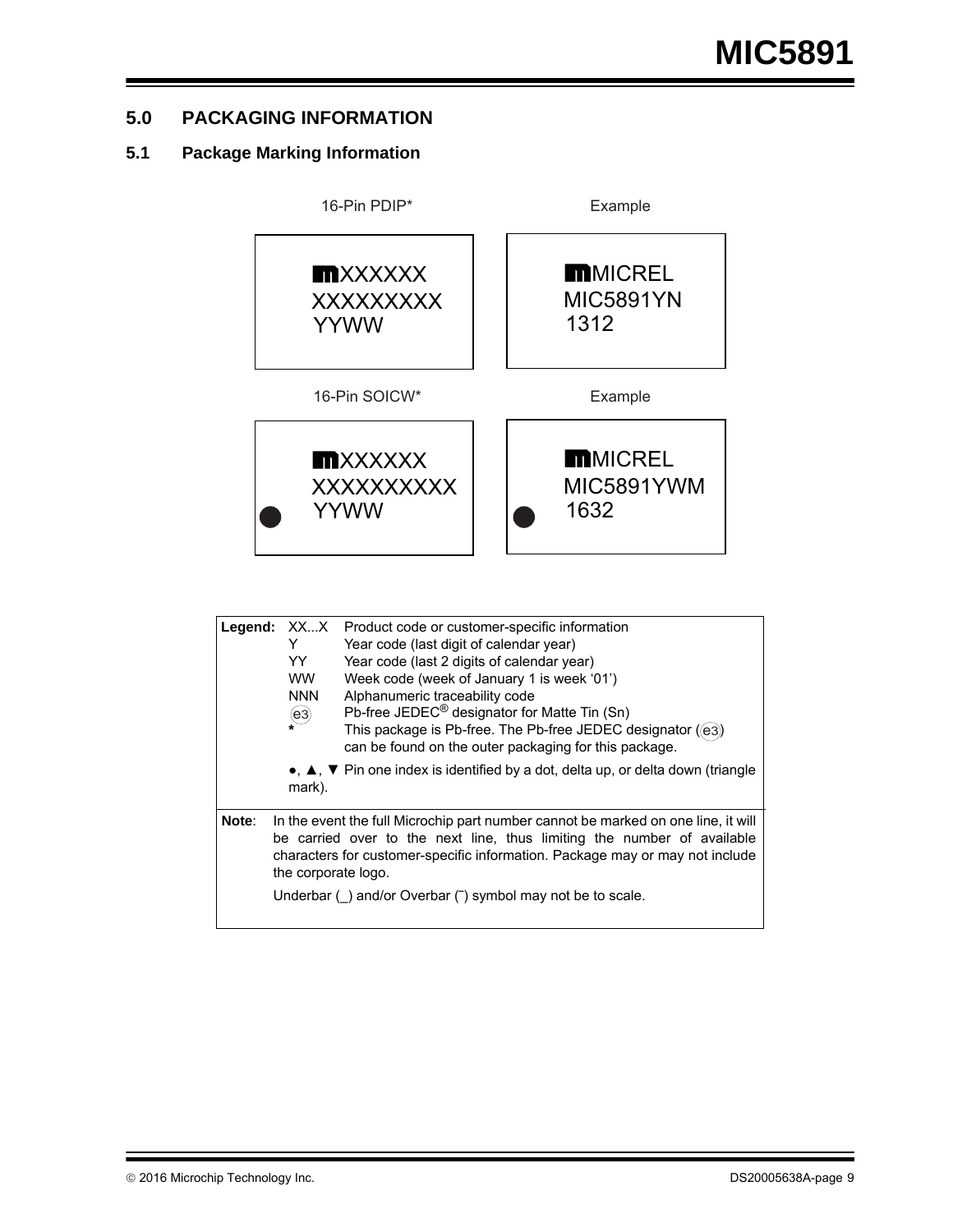

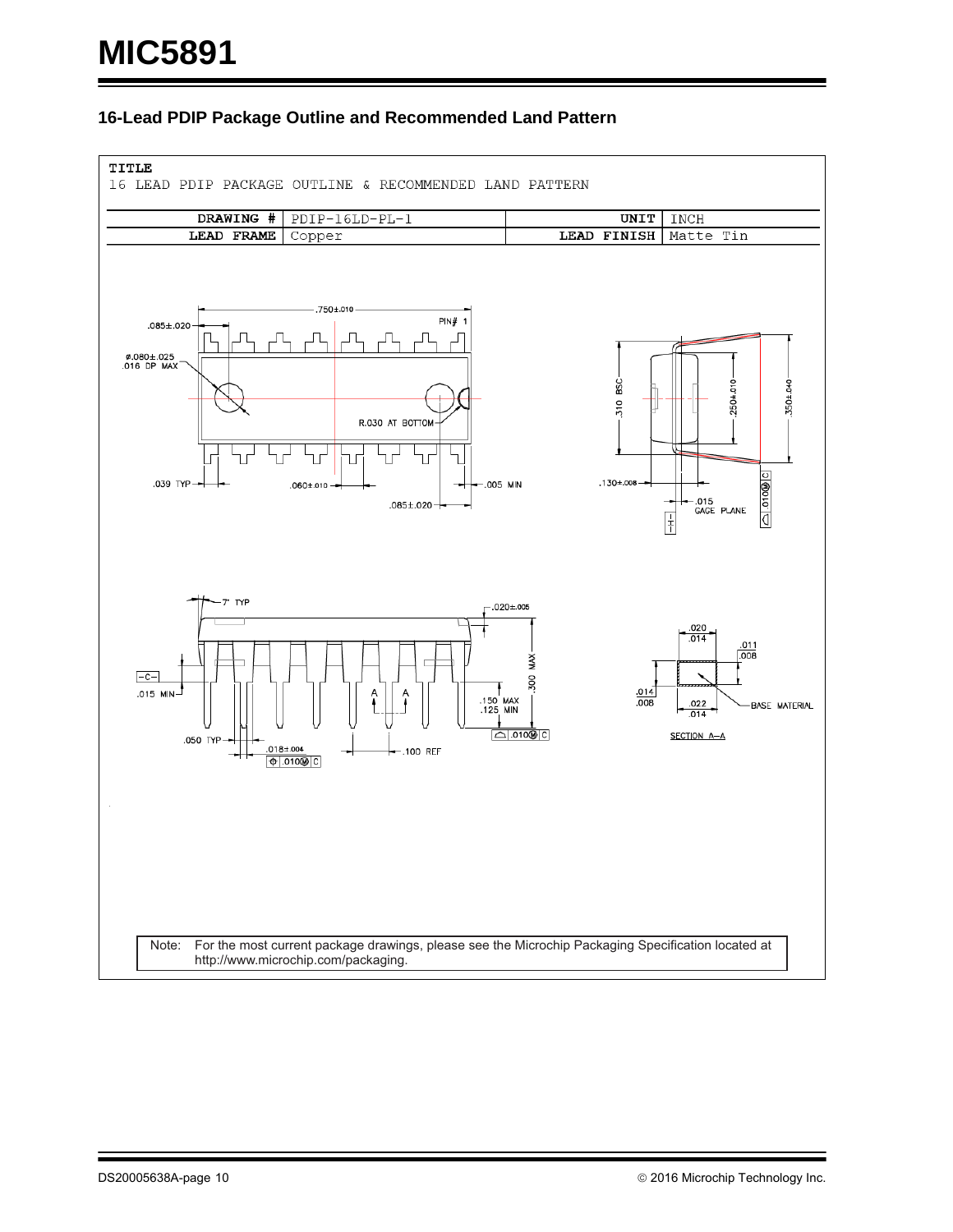

#### **16-Lead SOICW Package Outline and Recommended Land Pattern**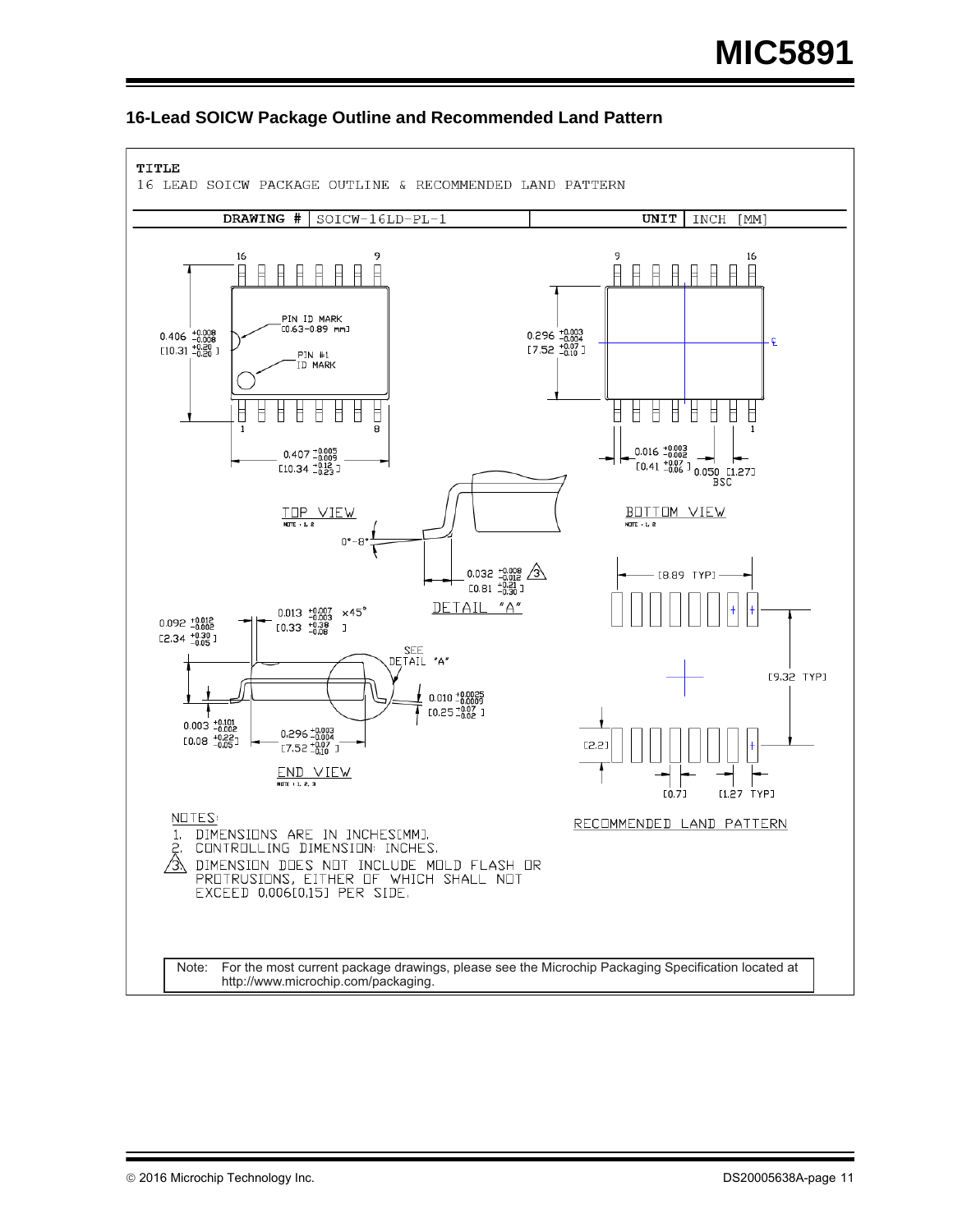**NOTES:**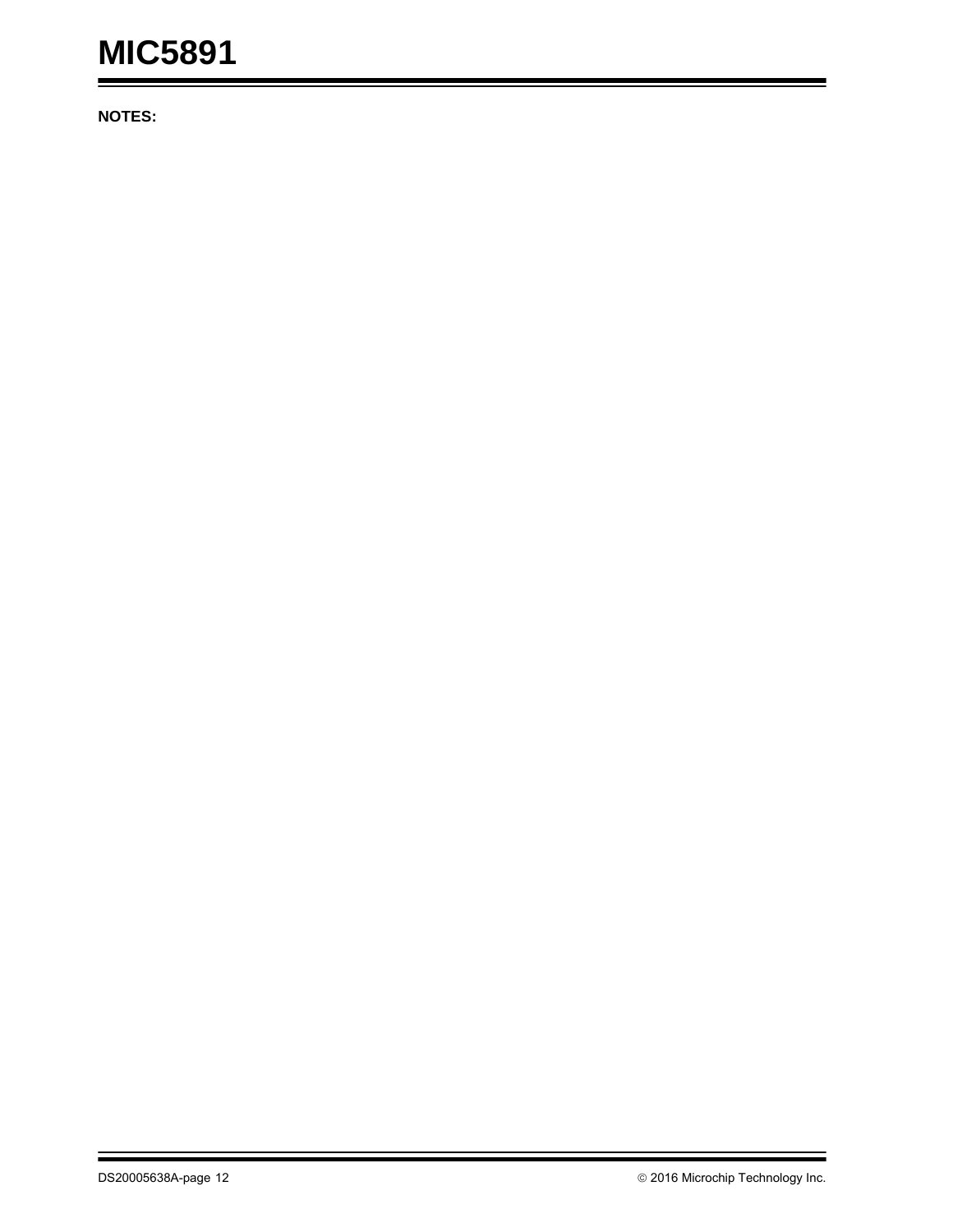# **APPENDIX A: REVISION HISTORY**

### **Revision A (October 2016)**

- Converted Micrel document MIC5891 to Microchip data sheet DS20005638A.
- Minor text changes throughout.
- Operating temperature range corrected in the [Temperature Specifications](#page-4-1) section.
- Maximum Saturation Voltage values updated in [Table 1-2.](#page-3-2)
- First Input Current maximum value updated in [Table 1-2.](#page-3-2)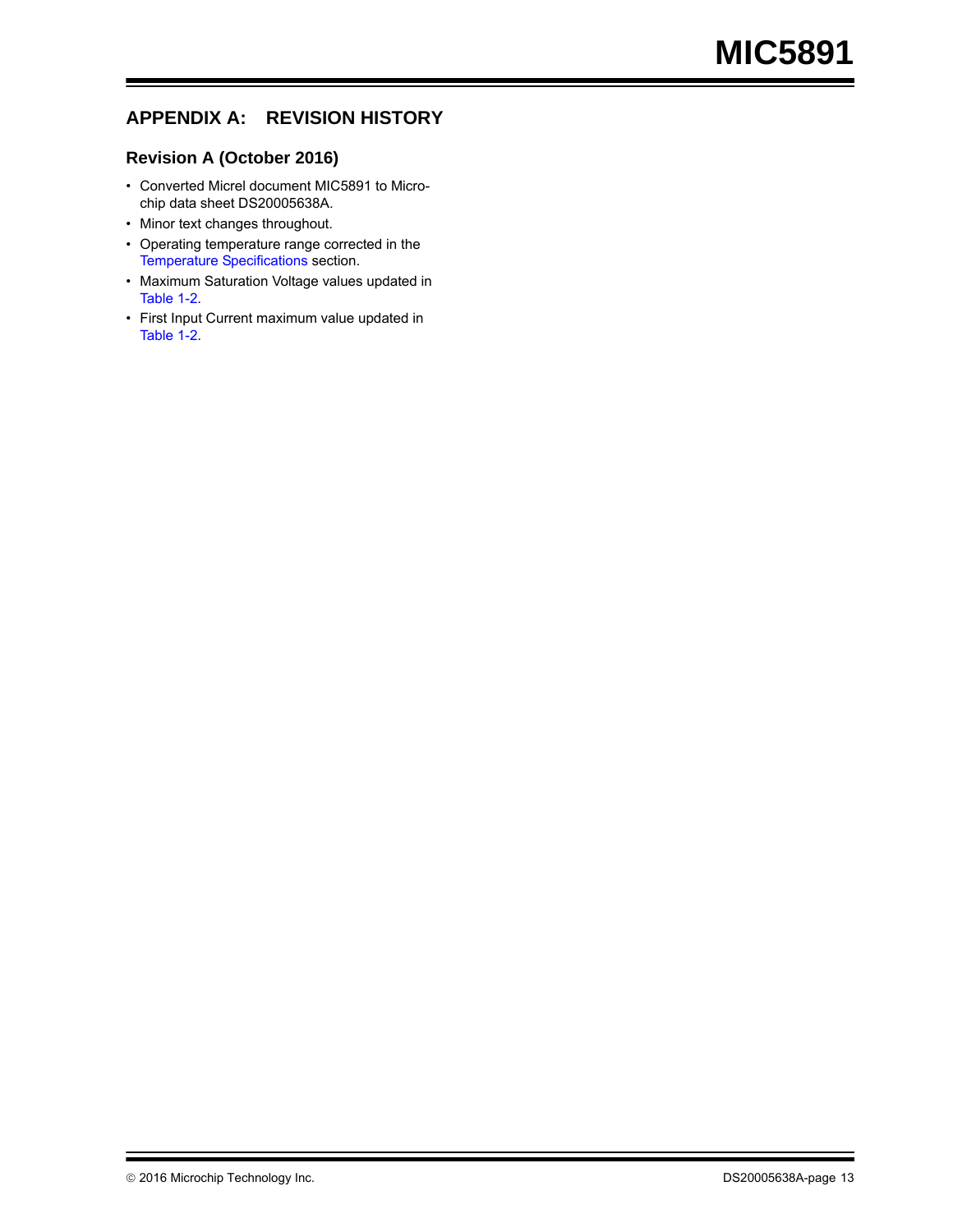**NOTES:**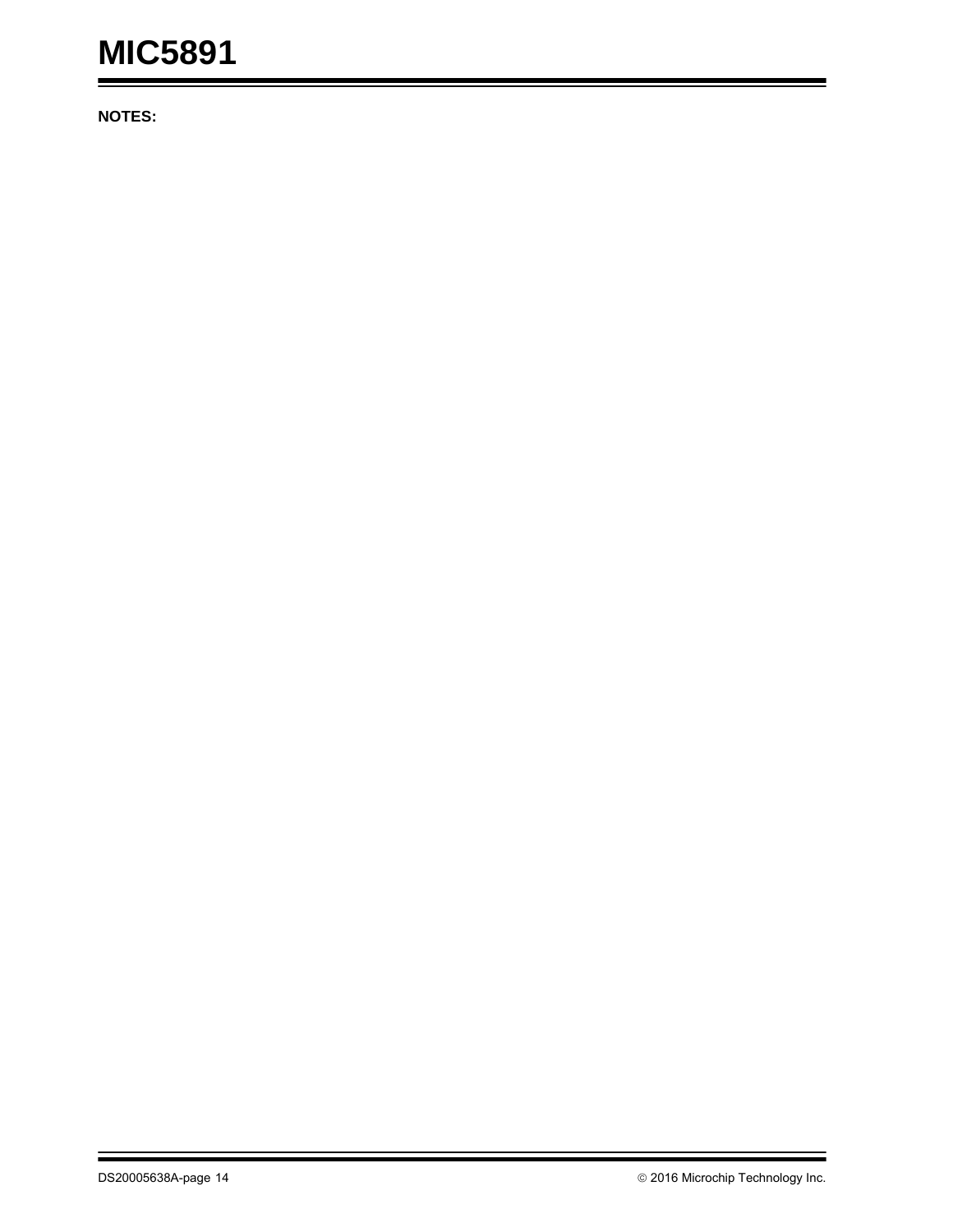# **PRODUCT IDENTIFICATION SYSTEM**

To order or obtain information, e.g., on pricing or delivery, contact your local Microchip representative or sales office.

| PART NO.                                  |                                                                                                         | Examples:            |                                                                                                                      |  |  |
|-------------------------------------------|---------------------------------------------------------------------------------------------------------|----------------------|----------------------------------------------------------------------------------------------------------------------|--|--|
| <b>Device</b>                             | X.X<br>xх<br><b>Media Type</b><br>Package<br><b>Junction</b><br><b>Temperature Range</b>                | a) MIC5891YN:        | 8-Bit Serial-Input Latched<br>Source Driver, -40°C to +85°C<br>Junction Temperature Range,<br>16-Lead PDIP, 25/Tube  |  |  |
| Device:<br><b>Junction</b><br>Temperature | MIC5891:<br>8-Bit Serial-Input Latched Source Driver<br>$-40^{\circ}$ C to $+85^{\circ}$ C<br>$=$       | a) MIC5891YWM:       | 8-Bit Serial-Input Latched<br>Source Driver, -40°C to +85°C<br>Junction Temperature Range,<br>16-Lead SOICW, 47/Tube |  |  |
| Range:<br>Package:                        | N.<br>16-Lead PDIP<br>$\equiv$                                                                          | MIC5891YWM-TR:<br>a) | 8-Bit Serial-Input Latched<br>Source Driver, -40°C to +85°C<br>Junction Temperature Range,                           |  |  |
| Media Type:                               | $WM =$<br>16-Lead SOICW<br>TRI<br>1,000/Reel for WM Package<br>$=$<br>25/Tube for N Package<br>(blank)= |                      | 16-Lead SOICW, 1,000/Reel                                                                                            |  |  |
|                                           | (blank)= 47/Tube for WM Package                                                                         |                      |                                                                                                                      |  |  |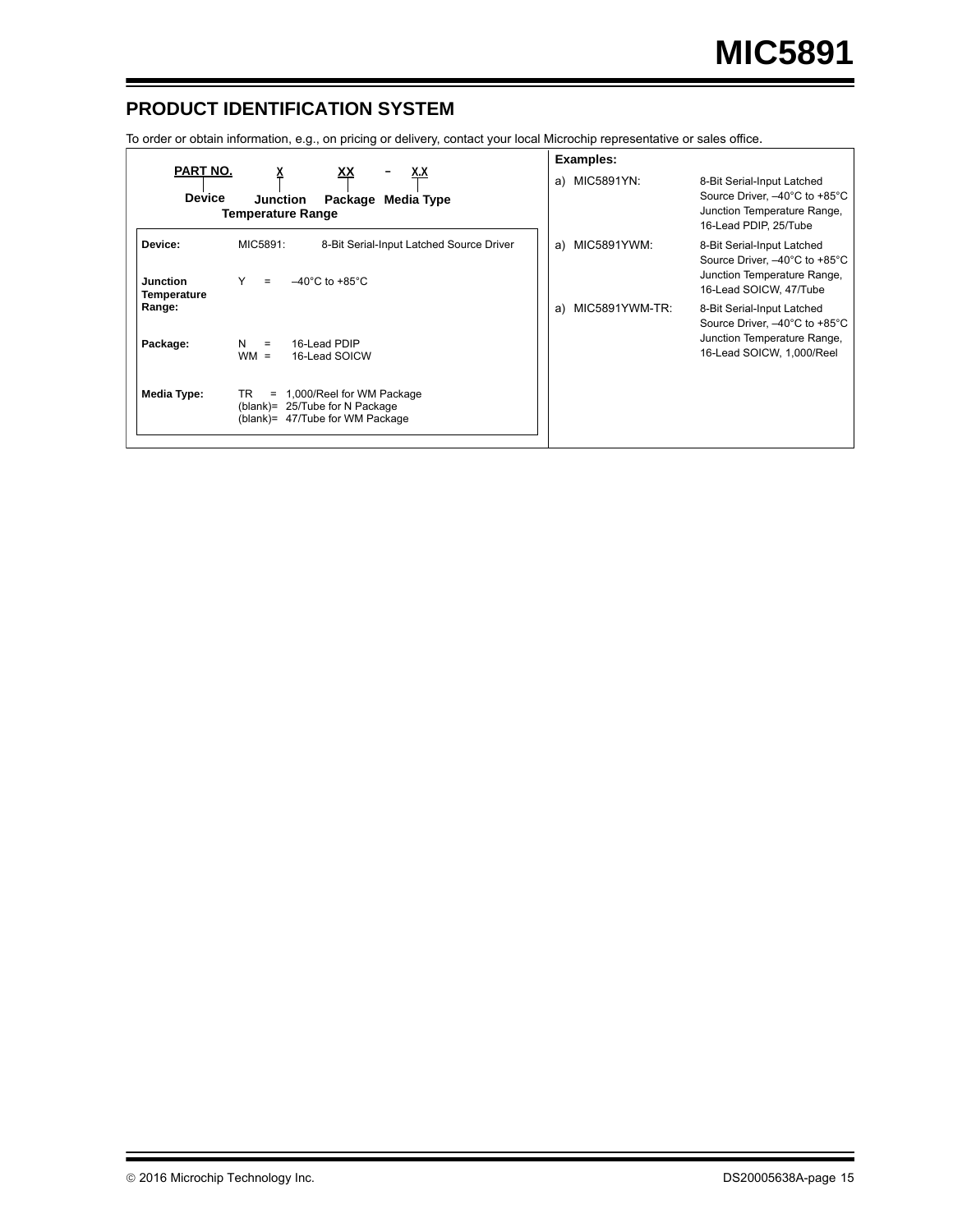**NOTES:**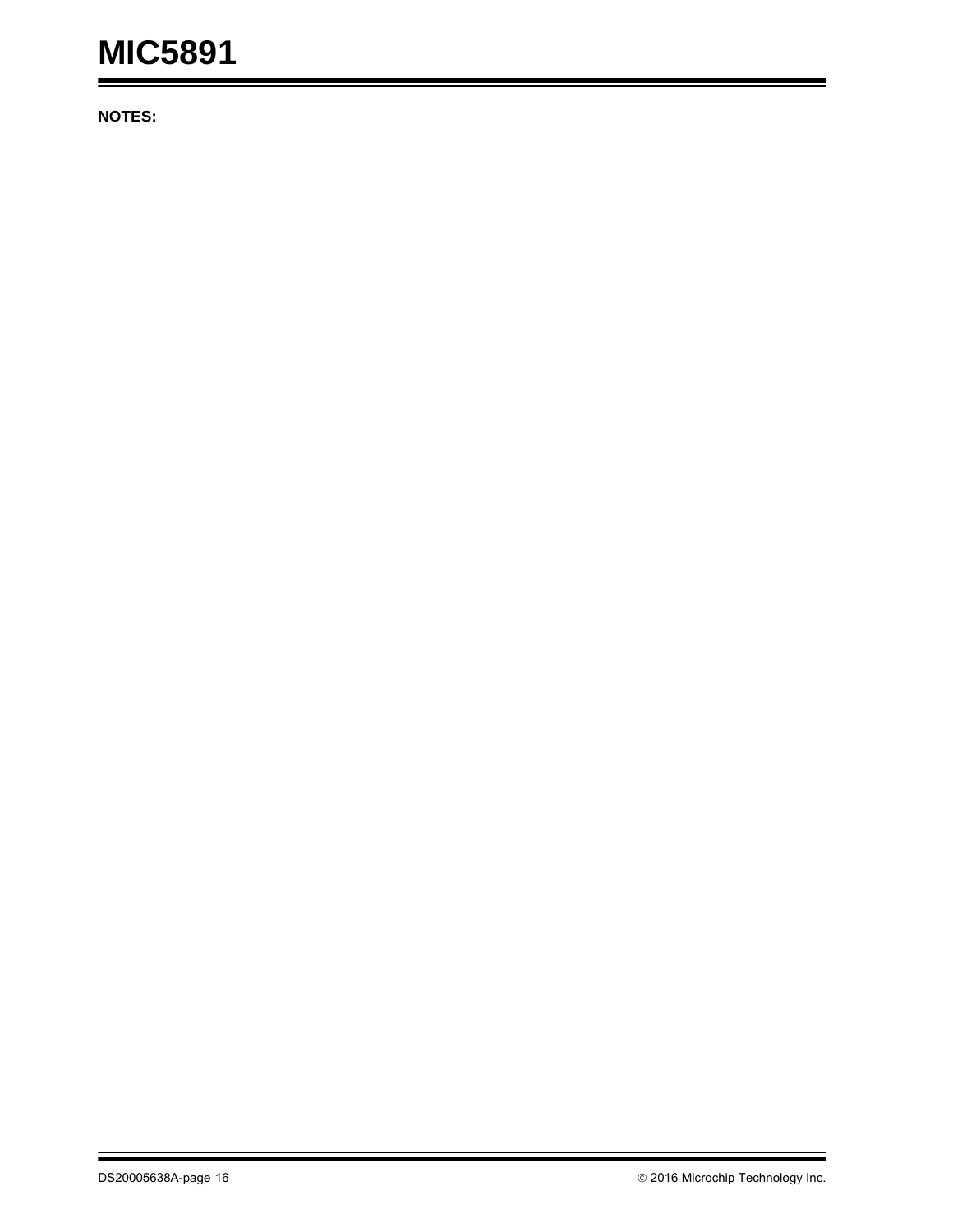#### **Note the following details of the code protection feature on Microchip devices:**

- Microchip products meet the specification contained in their particular Microchip Data Sheet.
- Microchip believes that its family of products is one of the most secure families of its kind on the market today, when used in the intended manner and under normal conditions.
- There are dishonest and possibly illegal methods used to breach the code protection feature. All of these methods, to our knowledge, require using the Microchip products in a manner outside the operating specifications contained in Microchip's Data Sheets. Most likely, the person doing so is engaged in theft of intellectual property.
- Microchip is willing to work with the customer who is concerned about the integrity of their code.
- Neither Microchip nor any other semiconductor manufacturer can guarantee the security of their code. Code protection does not mean that we are guaranteeing the product as "unbreakable."

Code protection is constantly evolving. We at Microchip are committed to continuously improving the code protection features of our products. Attempts to break Microchip's code protection feature may be a violation of the Digital Millennium Copyright Act. If such acts allow unauthorized access to your software or other copyrighted work, you may have a right to sue for relief under that Act.

Information contained in this publication regarding device applications and the like is provided only for your convenience and may be superseded by updates. It is your responsibility to ensure that your application meets with your specifications. MICROCHIP MAKES NO REPRESENTATIONS OR WARRANTIES OF ANY KIND WHETHER EXPRESS OR IMPLIED, WRITTEN OR ORAL, STATUTORY OR OTHERWISE, RELATED TO THE INFORMATION, INCLUDING BUT NOT LIMITED TO ITS CONDITION, QUALITY, PERFORMANCE, MERCHANTABILITY OR FITNESS FOR PURPOSE**.** Microchip disclaims all liability arising from this information and its use. Use of Microchip devices in life support and/or safety applications is entirely at the buyer's risk, and the buyer agrees to defend, indemnify and hold harmless Microchip from any and all damages, claims, suits, or expenses resulting from such use. No licenses are conveyed, implicitly or otherwise, under any Microchip intellectual property rights unless otherwise stated.

*Microchip received ISO/TS-16949:2009 certification for its worldwide headquarters, design and wafer fabrication facilities in Chandler and Tempe, Arizona; Gresham, Oregon and design centers in California and India. The Company's quality system processes and procedures are for its PIC® MCUs and dsPIC® DSCs, KEELOQ® code hopping devices, Serial EEPROMs, microperipherals, nonvolatile memory and analog products. In addition, Microchip's quality system for the design and manufacture of development systems is ISO 9001:2000 certified.*

# **QUALITY MANAGEMENT SYSTEM CERTIFIED BY DNV**  $=$  **ISO/TS** 16949 $=$

#### **Trademarks**

The Microchip name and logo, the Microchip logo, AnyRate, dsPIC, FlashFlex, flexPWR, Heldo, JukeBlox, KeeLoq, KeeLoq logo, Kleer, LANCheck, LINK MD, MediaLB, MOST, MOST logo, MPLAB, OptoLyzer, PIC, PICSTART, PIC32 logo, RightTouch, SpyNIC, SST, SST Logo, SuperFlash and UNI/O are registered trademarks of Microchip Technology Incorporated in the U.S.A. and other countries.

ClockWorks, The Embedded Control Solutions Company, ETHERSYNCH, Hyper Speed Control, HyperLight Load, IntelliMOS, mTouch, Precision Edge, and QUIET-WIRE are registered trademarks of Microchip Technology Incorporated in the U.S.A.

Analog-for-the-Digital Age, Any Capacitor, AnyIn, AnyOut, BodyCom, chipKIT, chipKIT logo, CodeGuard, dsPICDEM, dsPICDEM.net, Dynamic Average Matching, DAM, ECAN, EtherGREEN, In-Circuit Serial Programming, ICSP, Inter-Chip Connectivity, JitterBlocker, KleerNet, KleerNet logo, MiWi, motorBench, MPASM, MPF, MPLAB Certified logo, MPLIB, MPLINK, MultiTRAK, NetDetach, Omniscient Code Generation, PICDEM, PICDEM.net, PICkit, PICtail, PureSilicon, RightTouch logo, REAL ICE, Ripple Blocker, Serial Quad I/O, SQI, SuperSwitcher, SuperSwitcher II, Total Endurance, TSHARC, USBCheck, VariSense, ViewSpan, WiperLock, Wireless DNA, and ZENA are trademarks of Microchip Technology Incorporated in the U.S.A. and other countries.

SQTP is a service mark of Microchip Technology Incorporated in the U.S.A.

Silicon Storage Technology is a registered trademark of Microchip Technology Inc. in other countries.

GestIC is a registered trademarks of Microchip Technology Germany II GmbH & Co. KG, a subsidiary of Microchip Technology Inc., in other countries.

All other trademarks mentioned herein are property of their respective companies.

© 2016, Microchip Technology Incorporated, Printed in the U.S.A., All Rights Reserved.

ISBN: 978-1-5224-1034-8